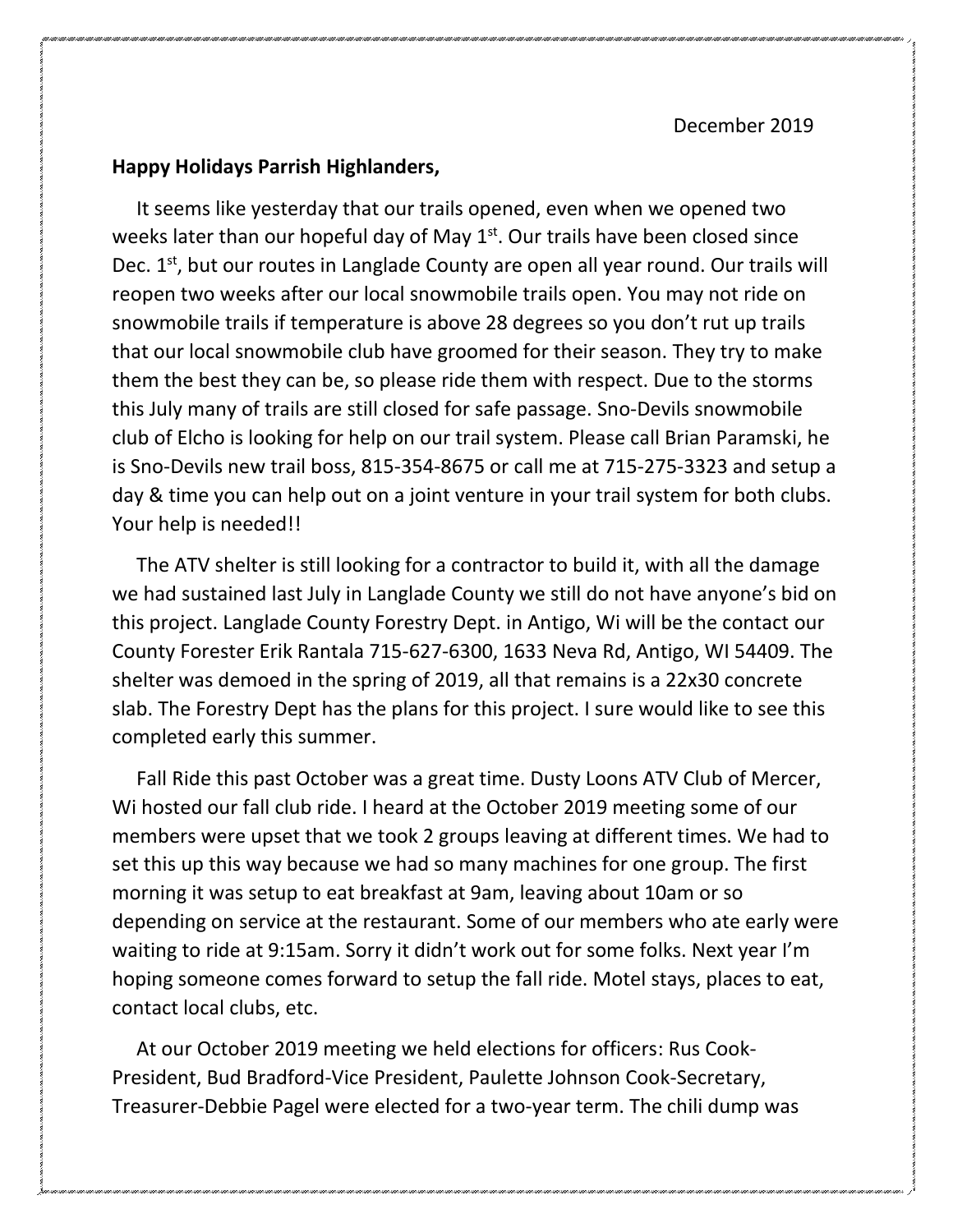held at the Parrish Town Hall after the meeting this year, due to our shelter being gone.

 Our annual horse-dawn sleigh ride, will be January 18, 2020. Leaving from Woodpecker Bar, Hwy K, Rhinelander, Wi. Show up time is 3:30 pm ride leaves at 4:00 pm sharp. \$10 for adult non-members or join the club for \$15 a year and enjoy all our club events. All children and grand-children of members are free. Call 715-275-3323 or email [rpbearden@aol.com](mailto:rpbearden@aol.com) to reserve your space. Bring you own beverages for the ride, and snacks for around the bonfire. Woodpecker Bar has great food if you wish to eat after the ride.

 Membership dues is due May 1,2020 \$15 individual or family. Our club PO Box has changed from PO Box 23, Gleason to **PO Box 374, Elcho, Wi 54428**

 Happy Holidays from Parrish Highlanders, see you at our first meeting second Saturday of May. May 9<sup>th</sup>, 2020 at Parrish Town Hall. Please read your first newsletter more things to come!

*Happy Trails & Happy and Healthy New Year*

## *Rus Cook*

\*We are going to start sending our newsletters out via email. If you have received this *snail-mail* it means we do not have an email for you. If you want us to email your newsletter, please email us at: [parrishhighlandersatvclub@gmail.com](mailto:parrishhighlandersatvclub@gmail.com)

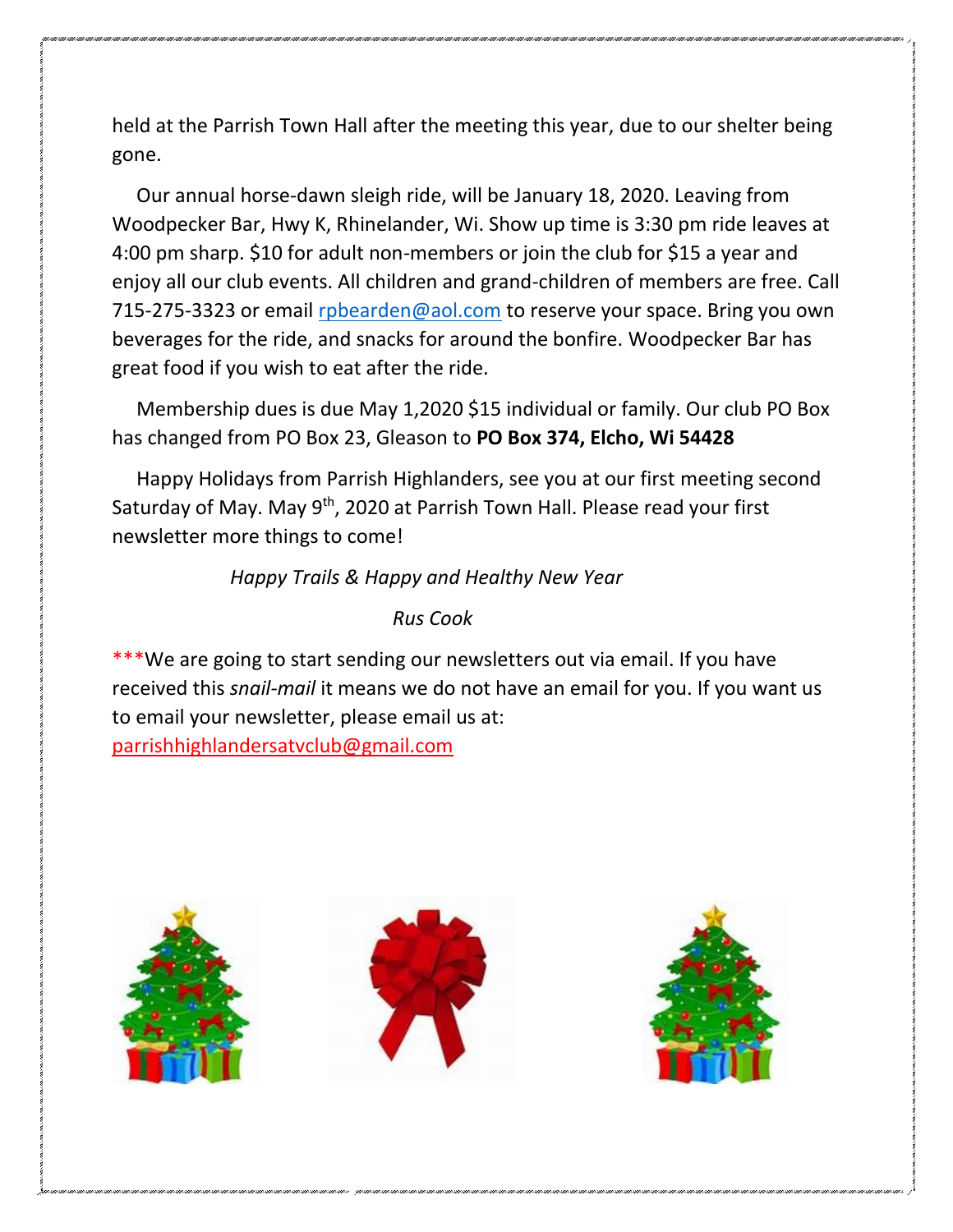| We want to Recognize all our Associate Members      |                  |    |                                |                     |    |  |
|-----------------------------------------------------|------------------|----|--------------------------------|---------------------|----|--|
| Please patronize their businesses whenever possible |                  |    |                                |                     |    |  |
|                                                     |                  |    |                                |                     |    |  |
| 4 Pole Joe's                                        | Pelican Lake     | WI | Northwoods Team Century 21     | Crandon             | WI |  |
| <b>Accurate Graphics</b>                            | Dousman          | WI | Nut Zee's Bar & Restaurant     | Gleason             | WI |  |
| Antigo Area ATV Club                                | Antigo           | WI | Oneida County ATV Club         | Rhinelander         | WI |  |
| Antigo Yamaha                                       | Antigo           | WI | Pel-cho Mud Nutz               | Pelican Lake        | WI |  |
| Barry & Sherry's Town & Country                     | Gleason          | WI | Roadside Pub                   | Pelican Lake        | WI |  |
| Baseseman's Shoe & Clothing                         | Wausau           | WI | Robertson, Scott & Joann       | Salt Lake City      | UT |  |
| <b>Boiling Springs Tavern</b>                       | Pelican Lake     | WI | RubyMay's Café                 | Summit Lake         | WI |  |
| Central Wisconsin Motorsports                       | Weston           | WI | Sammy's Bar & Grill            | <b>Deerbrook</b>    | WI |  |
| Christian's Campground                              | Pelican Lake     | WI | Sandra's Custom Catering       | Darien              | WI |  |
| Dave's Pub & Grub                                   | Elcho            | WI | Sheppard, Corky & Kathy        | Woodruff            | WI |  |
| Draeger Propane                                     | Antigo           | WI | Sportsmen's Lodge              | Pickerel            | WI |  |
| Elcho Club House                                    | Elcho            | WT | Summit Lake Gas-N-Go           | Summit Lake         | WI |  |
| Elcho Shell                                         | Elcho            | WI | <b>Sunset View Resort</b>      | Elcho               | WI |  |
| Ericksen, Jeffery & Mary Ellen                      | Lake Villa       | IL | Trail Inn Tavern & Motel       | Pelican Lake        | WI |  |
| <b>Erv's Sales &amp; Service</b>                    | Tomahawk         | WT | <b>Twin Oaks Resort</b>        | Elcho               | WI |  |
| Fischer's Meat Products Inc.                        | <b>Deerbrook</b> | WI | Vern's Honda, Suzuki, Kawasaki | Antigo              | WI |  |
| Fisher's Bar                                        | Gleason          | WT | Weber's Post Lake Inn          | <b>Elcho</b>        | WI |  |
| Gerrit's Lakeview Inn                               | Pelican Lake     | WI | Weezie's Bar                   | Pelican Lake        | WI |  |
| Gleason Bowl                                        | Gleason          | WI | White Lake ATV Club            | White Lake          | WI |  |
| <b>Great Northern Campround</b>                     | Gleason          | WI | Wolf River Riders ATV Club     | Pickerel/Pearson WI |    |  |
| Held's Bar                                          | Gleason          | WI | Z's Fork Horners               | Gleason             | WI |  |
| Lake Country Realty                                 | Elcho            | WI |                                |                     |    |  |
| Lil' Hummer's Hideaway                              | <b>Deerbrook</b> | WI |                                |                     |    |  |
| <b>Musky Mart</b>                                   | Pelican Lake     | WI |                                |                     |    |  |
| Northwoods Landscaping                              | Tomahawk         | WI |                                |                     |    |  |